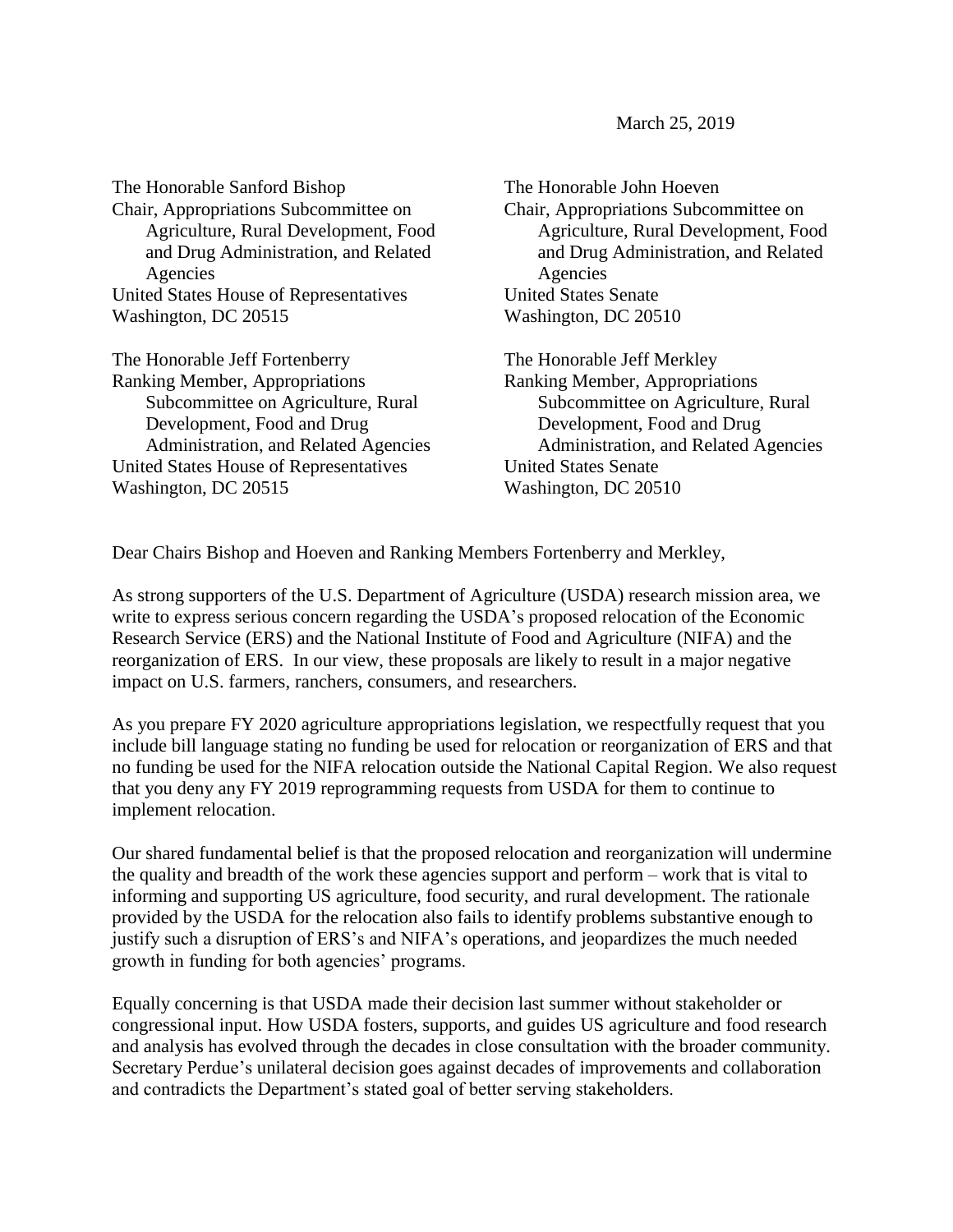The USDA proposal has the potential to reverse the significant progress your subcommittees have made in recent years to revitalize agricultural research, education, extension, and economics. Consequently, we believe that preventing the proposal from moving forward is in the best interest of American food and agricultural research, and the millions who depend on it.

Thank you in advance for your consideration of this request. We would welcome the opportunity to further discuss these issues with you.

Academy of Nutrition and Dietetics Agricultural & Applied Economics Association Alianza Nacional de Campesinas American Association for Public Opinion Research American Dairy Science Association American Heart Association American Indian Mothers Inc American Malting Barley Association American Phytopathological Society American Public Health Association American Pulse Association American Society for Nutrition American Society of Animal Science American Statistical Association Antibiotic Resistance Action Center, The George Washington University Association of American Veterinary Medical Colleges Association of Population Centers BioRegional Strategies California Institute for Rural Studies Center for Foodborne Illness Research & Prevention Center for Rural Affairs Center for Science in the Public Interest Concerned Citizens of Tillery, NC Consortium of Social Science Associations Consumer Federation of America Cooperative Development Institute Council of Professional Associations on Federal Statistics Decision Demographics Entomological Society of America

Fair Food Network Family Farm Defenders Farm to Institution New England FASS Fertile Ground First Focus Campaign for Children Food & Water Watch Food Animal Concerns Trust Food Research and Action Center FoodCorps Friends of the Earth Harvest Time Outreach Ministries Idaho Barley Commission Indigenous Environmental Network Institute for Agriculture and Trade Policy Johns Hopkins Center for a Livable Future Kansas Black Farmers Association Keep Antibiotics Working Land For Good Laurie M. Tisch Center for Food, Education & Policy, Teachers College Columbia University Maine Farmland Trust Michael Fields Agricultural Institute Mississippi Association of Cooperatives Missouri Coalition for the Environment National Barley Growers Association National Barley Improvement Committee National Family Farm Coalition National Farmers Union National Latino Farmers & Ranchers Trade Assn National Organic Coalition National Sustainable Agriculture Coalition National WIC Association